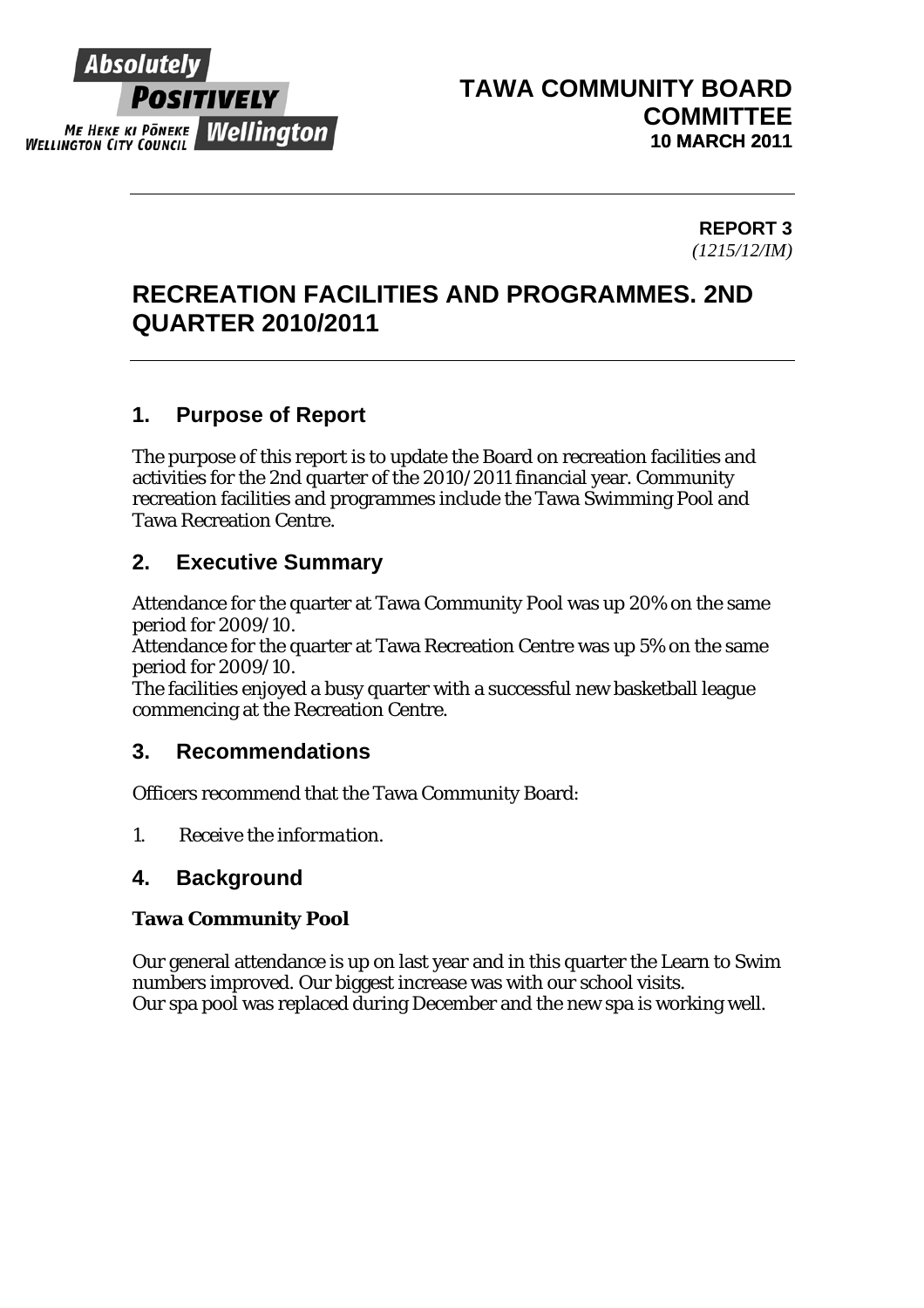#### **Facility: Tawa Pool**

### **Attendance: Actual for 2010/11**

| <b>Attendance</b><br>2010/11 | July  | Aug    | Sept   | Oct    | Nov    | <b>Dec</b>     | Jan | Feb | Mar | <b>April</b> | May | June | <b>Total</b> |
|------------------------------|-------|--------|--------|--------|--------|----------------|-----|-----|-----|--------------|-----|------|--------------|
|                              | 642   | 696    | 766    | 757    |        |                |     |     |     |              |     |      |              |
| <b>Adult Swim</b>            |       |        |        |        | 778    | 653            |     |     |     |              |     |      | 4,292        |
| Child Swim                   | 2,928 | 3,619  | 3,773  | 3,244  | 3,778  | 2,584          |     |     |     |              |     |      | 19,926       |
| Swim Memberships             | 375   | 506    | 444    | 310    | 553    | 384            |     |     |     |              |     |      | 2,572        |
| Leisure Card                 | 155   | 162    | 151    | 198    | 184    | 203            |     |     |     |              |     |      | 1,053        |
| Under 5's                    | 588   | 595    | 742    | 820    | 796    | 966            |     |     |     |              |     |      | 4,507        |
| Free Swim                    | 149   | 165    | 175    | 214    | 188    | 137            |     |     |     |              |     |      | 1,028        |
| Free Non-swim                | 1,547 | 2,540  | 2,143  | 1,825  | 2,497  | 1,204          |     |     |     |              |     |      | 11,756       |
| Spectators                   | 657   | 745    | 854    | 929    | 774    | 1,000          |     |     |     |              |     |      | 4,959        |
| <b>Fitness Centre</b>        | 207   | 221    | 183    | 147    | 199    | 135            |     |     |     |              |     |      | 1,092        |
| Spa/Sauna                    | 33    | 31     | 30     | 37     | 25     | 21             |     |     |     |              |     |      | 177          |
| Schools                      | 695   | 2,828  | 3,078  | 4,044  | 5,910  | 1,912          |     |     |     |              |     |      | 18,467       |
| <b>Fifties Forward</b>       |       |        |        |        |        |                |     |     |     |              |     |      |              |
| <b>Miscellaneous</b>         | 1     | 1      | 0      | 1      | 1      | $\overline{7}$ |     |     |     |              |     |      | 11           |
| <b>Total</b>                 | 7,977 | 12,109 | 12,339 | 12,526 | 15,683 | 9,206          |     |     |     |              |     |      | 69,840       |

# **Attendance: Actual for 2009/10**

| <b>Attendance</b><br>2009/10 | July  | Aug    | <b>Sept</b>    | Oct   | <b>Nov</b> | <b>Dec</b> | Jan | Feb | Mar | April | May | June | <b>Total</b> |
|------------------------------|-------|--------|----------------|-------|------------|------------|-----|-----|-----|-------|-----|------|--------------|
|                              |       |        |                |       |            |            |     |     |     |       |     |      |              |
| <b>Adult Swim</b>            | 494   | 740    | 607            | 602   | 641        | 438        |     |     |     |       |     |      | 3,522        |
| Child Swim                   | 2,373 | 4,002  | 3,684          | 3,313 | 3,932      | 2,584      |     |     |     |       |     |      | 19,888       |
| Swim Memberships             | 480   | 592    | 437            | 392   | 444        | 299        |     |     |     |       |     |      | 2,644        |
| Leisure Card                 | 212   | 251    | 235            | 218   | 240        | 201        |     |     |     |       |     |      | 1,357        |
| Under 5's                    | 701   | 625    | 692            | 994   | 898        | 780        |     |     |     |       |     |      | 4,690        |
| Free Swim                    | 94    | 233    | 346            | 260   | 204        | 70         |     |     |     |       |     |      | 1,207        |
| Free Non-swim                | 1,021 | 2,757  | 2,115          | 1,626 | 2,187      | 915        |     |     |     |       |     |      | 10,621       |
| Spectators                   | 877   | 896    | 806            | 1,073 | 859        | 926        |     |     |     |       |     |      | 5,437        |
| <b>Fitness Centre</b>        | 177   | 178    | 115            | 141   | 171        | 94         |     |     |     |       |     |      | 876          |
| Spa/Sauna                    | 36    | 35     | 32             | 40    | 46         | 54         |     |     |     |       |     |      | 243          |
| Schools                      | 2,217 | 3,808  | 4,292          | 871   | 3,092      | 1,584      |     |     |     |       |     |      | 15,864       |
| <b>Fifties Forward</b>       |       |        |                |       |            |            |     |     |     |       |     |      |              |
| Miscellaneous                | 1     | 3      | $\overline{2}$ | 5     | 3          | 101        |     |     |     |       |     |      | 115          |
| <b>Total</b>                 | 8,683 | 14,120 | 13,363         | 9,535 | 12,717     | 8,046      |     |     |     |       |     |      | 66,464       |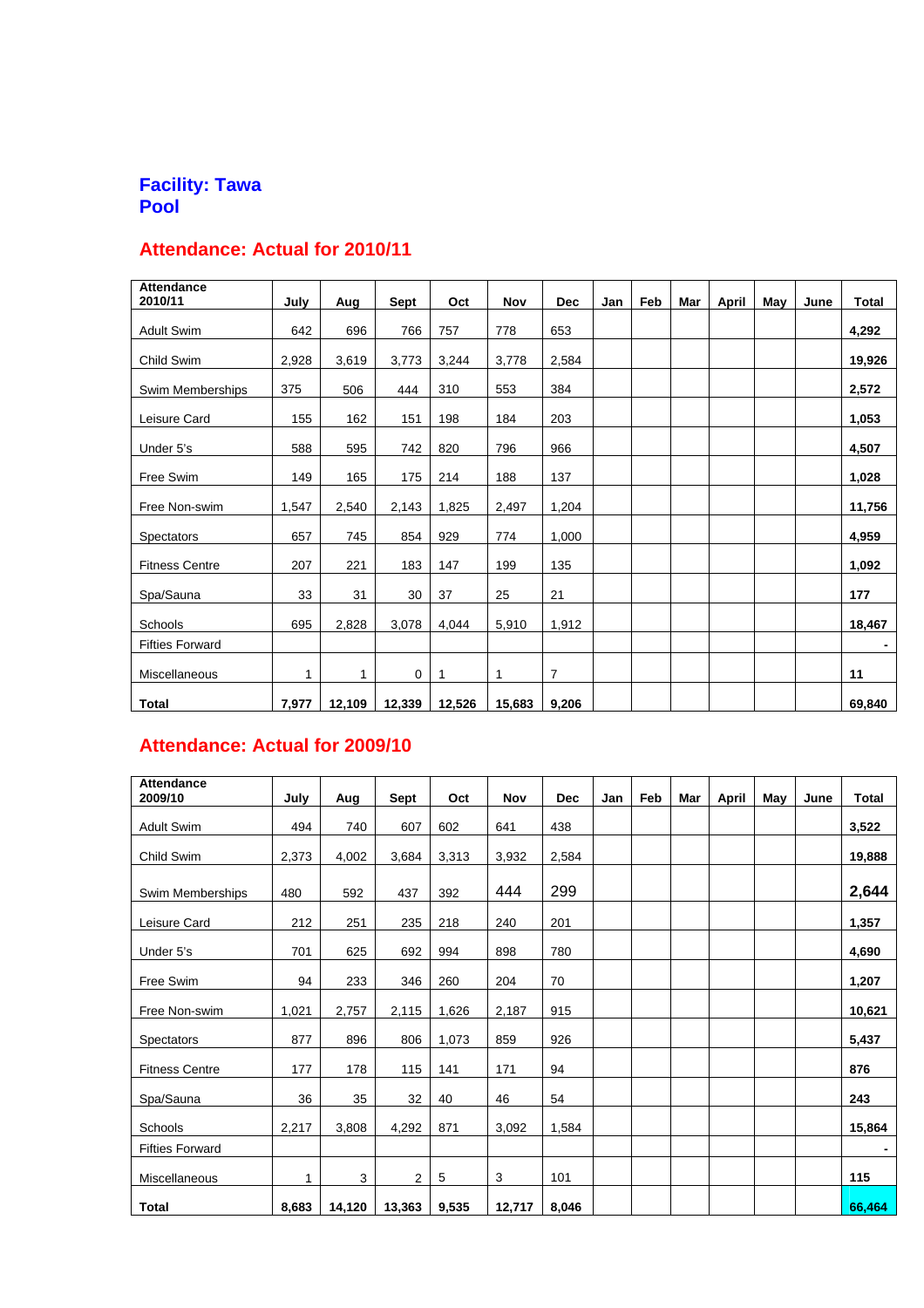The "Dead Sea Challenge" ran through October and November with only a small number of participants. This challenge is to encourage customers' participation in a competition across our pools. We will review this activity and look at other possibilities going forward.

We were unsuccessful in appointing a new Team Leader Aquatic Programmes and will continue to manage this in house until next year.

#### **Tawa Recreation Centre**

Attendance numbers are slightly up on the same quarter as last year but year to date is behind by 5%. Income is up over 20% from last year.

#### **Attendance: 2010/11 Numbers (Actual) Category YTD July Aug Sep Oct Nov Dec Jan Feb Mar Apr May June**  Adults 8,385 1,902 1,758 1,549 1,611 1,280 285 **Leisure card** 241 46 52 41 52 31 31 **Children 14,575 1,138 940 701 678 738 380 Total |** 13,201 | 3,086 | 2,750 | 2,291 | 2,341 | 2,049 | 684 | 0 | 0 | 0 | 0 | 0 | 0 | 0 **Programmes** 0

# **Facility: Tawa Rec Centre**

#### **Attendance: 2009/10**

| <b>Numbers (Actual)</b> |        |       |       |       |       |       |            |     |       |      |       |       |       |
|-------------------------|--------|-------|-------|-------|-------|-------|------------|-----|-------|------|-------|-------|-------|
| Category                | YTD    | July  | Aug   | Sep   | Oct   | Nov   | <b>Dec</b> | Jan | Feb   | Mar  | Apr   | Mav   | June  |
| <b>Adults</b>           | 12.073 | 2.195 | .910  | .817  | .399  | 1.159 | 677        | 745 | 838   | .215 | 31    | 42    | 45    |
| Leisure card            | 3,027  | 60    | 51    | 56    | 59    | 38    |            |     | 43    | 37   | 776   | 773   | 1,134 |
| <b>Children</b>         | 13.053 | ,107  | 933   | 964   | 731   | 407   | 389        | 336 | 257   | 517  | 2.121 | 2.301 | 2,990 |
| <b>Total</b>            | 28,153 | 3,362 | 2,894 | 2,837 | 2.189 | .604  | ,066       | 081 | . 138 | 769، | 2,928 | 3,116 | 4.169 |

The basketball league commenced in this quarter and attracted six teams for this beginning league.